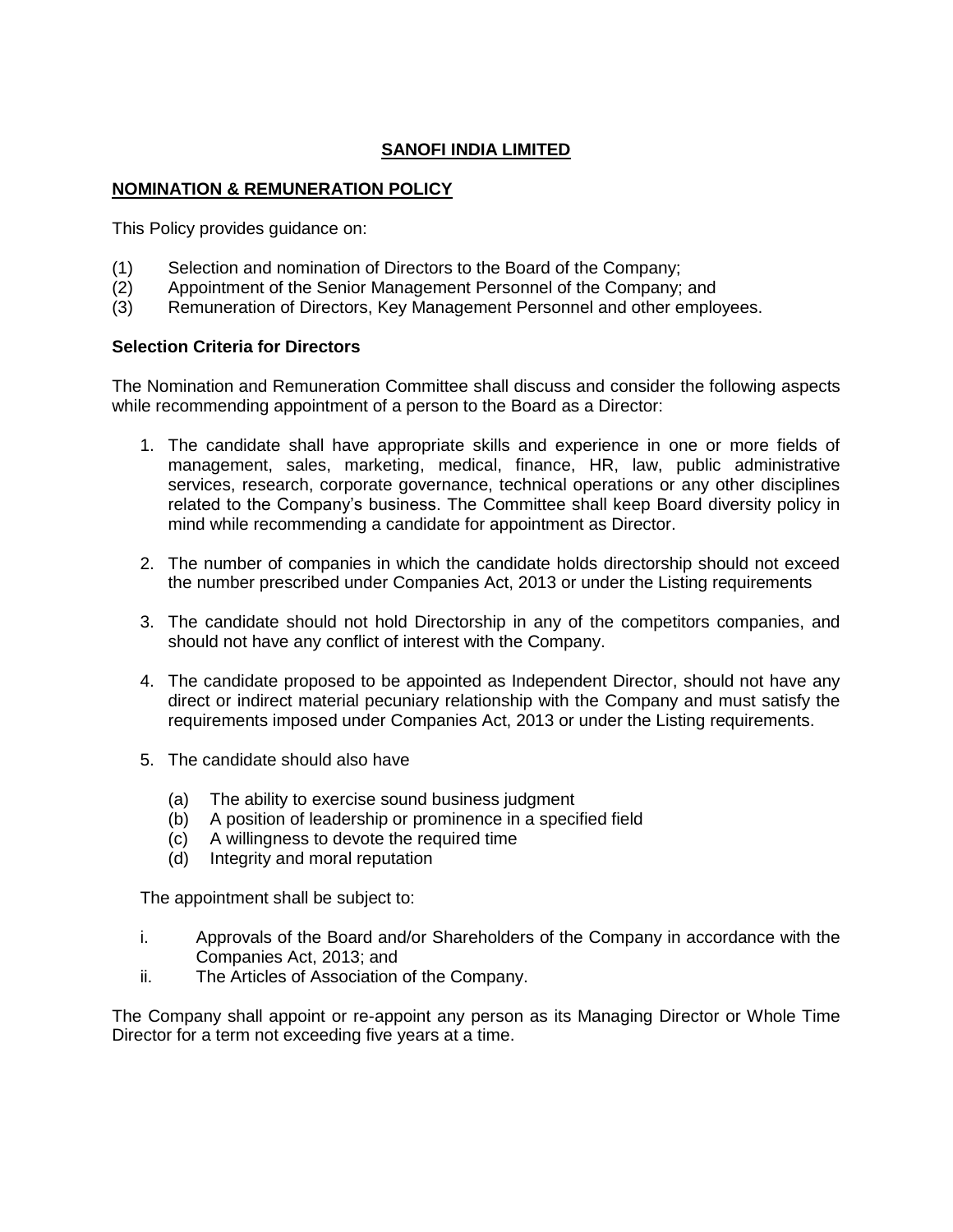An Independent Director shall be appointed for a term up to five years and will be eligible for reappointment on passing of a special resolution by the members and disclosures in the Board's report on such re-appointment.

### **Selection Criteria for Senior Management**

The qualification, skills and experience of each such position shall be defined in the job description, which will be maintained by the HR function.

The selection shall be based on the merit of each candidate as evaluated by the Company against the written job description.

The candidates will also be evaluated on LEAD competencies for employees:

| Act for Change             | Embrace change and innovation and initiate new and improved<br>ways of working                                                 |
|----------------------------|--------------------------------------------------------------------------------------------------------------------------------|
| Cooperate transversally    | Collaborate effectively with peers, stakeholders and partners<br>across the organization to positively impact business results |
| <b>Strive for Results</b>  | Seek ongoing improvement of performance quality to create<br>sustainable added value                                           |
| <b>Commit to Customers</b> | Understand, meet and exceed internal and external customer<br>expectations to create positive impact                           |
| <b>Think Strategically</b> | Think and plan broadly and long term to inspire excellence in<br>execution                                                     |
| Develop People             | Take responsibility for developing one's self and others in<br>anticipation of future business needs                           |
| <b>Make Decisions</b>      | Make timely decisions based on the information available                                                                       |
| Lead Teams                 | Build, manage, motivate and empower teams and workgroups                                                                       |

The appointments of the Key Managerial Personnel shall be decided and approved by the Board on the recommendation of the Nomination and Remuneration Committee.

The appointments of the other Senior Management members shall be decided and approved by the Board on the recommendation of the Nomination and Remuneration Committee or the person(s) authorized by the Board.

Senior Management for the purpose of this policy shall mean the following employees: Managing Director, Whole Time Directors, CFO, Head Pharma Business, Head Consumer Health Business, Head Industrial Affairs, Head HR, Head Legal, Head Public Affairs, Head Medical, Head Communications, Head Security, Head Regulatory and Company Secretary.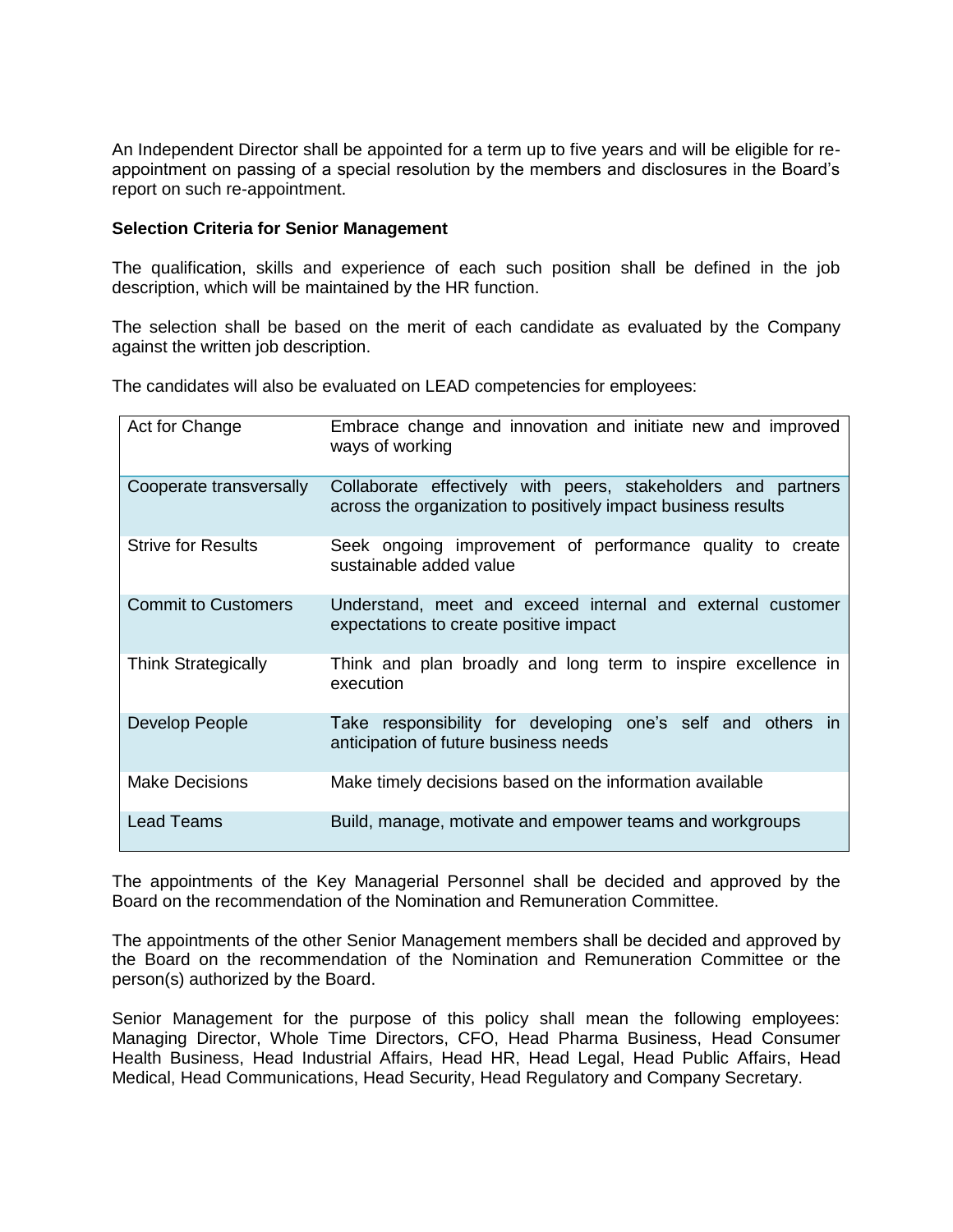Head HR shall discuss the organogram of the Company in the Nomination and Remuneration Committee highlighting the appointments / proposed appointments of employees in senior management category and how the above criteria have been fulfilled. He will also discuss succession policies and plans for senior management with the Committee at least once in a year.

### **Remuneration for Directors, Key Managerial Personnel and other Employees**

The remuneration of Directors, Key Managerial Personnel and other employees shall be based on following key principles:

- 1. A balance will be created between fixed and incentive pay reflecting short and long term performance objectives and Company's goals.
- 2. Reasonable and sufficient remuneration to attract, retain and motivate the Directors and employees of the Company and encourage behavior that is aligned with sustainable value creation.
- 3. Comparable to peer companies in the healthcare industry and commensurate to the qualifications and experience of the concerned individual.
- 4. Based on ethical business conduct and decision making as per policies of the Company

### Remuneration to Independent Directors / Non-executive Directors

Independent Directors ("ID") and Non-Independent Non-Executive Directors ("NED") may be paid sitting fees (for attending the meetings of the Board and of committees of which they may be members) and commission within regulatory limits.

Quantum of sitting fees may be subject to review on a periodic basis, as required. Within the parameters prescribed by law, the payment of sitting fees and commission will be recommended by the Nomination and Remuneration Committee and approved by the Board.

In addition to the sitting fees and commission, the Company may pay to any Director such fair and reasonable expenditure, as may have been incurred by the Director while performing his/her role as a Director of the Company. This could include reasonable expenditure incurred by the Director for attending Board/Board committee meetings, general meetings, court convened meetings, meetings with shareholders/creditors/management, site visits, induction and training (organized by the Company for Directors) and in obtaining professional advice from independent advisors in the furtherance of his/her duties as a director.

#### Remuneration to Executive Directors and senior management and other employees

The Whole-time Director/ KMP and Senior Management Personnel shall be eligible for a monthly remuneration as may be approved by the Board on the recommendation of the